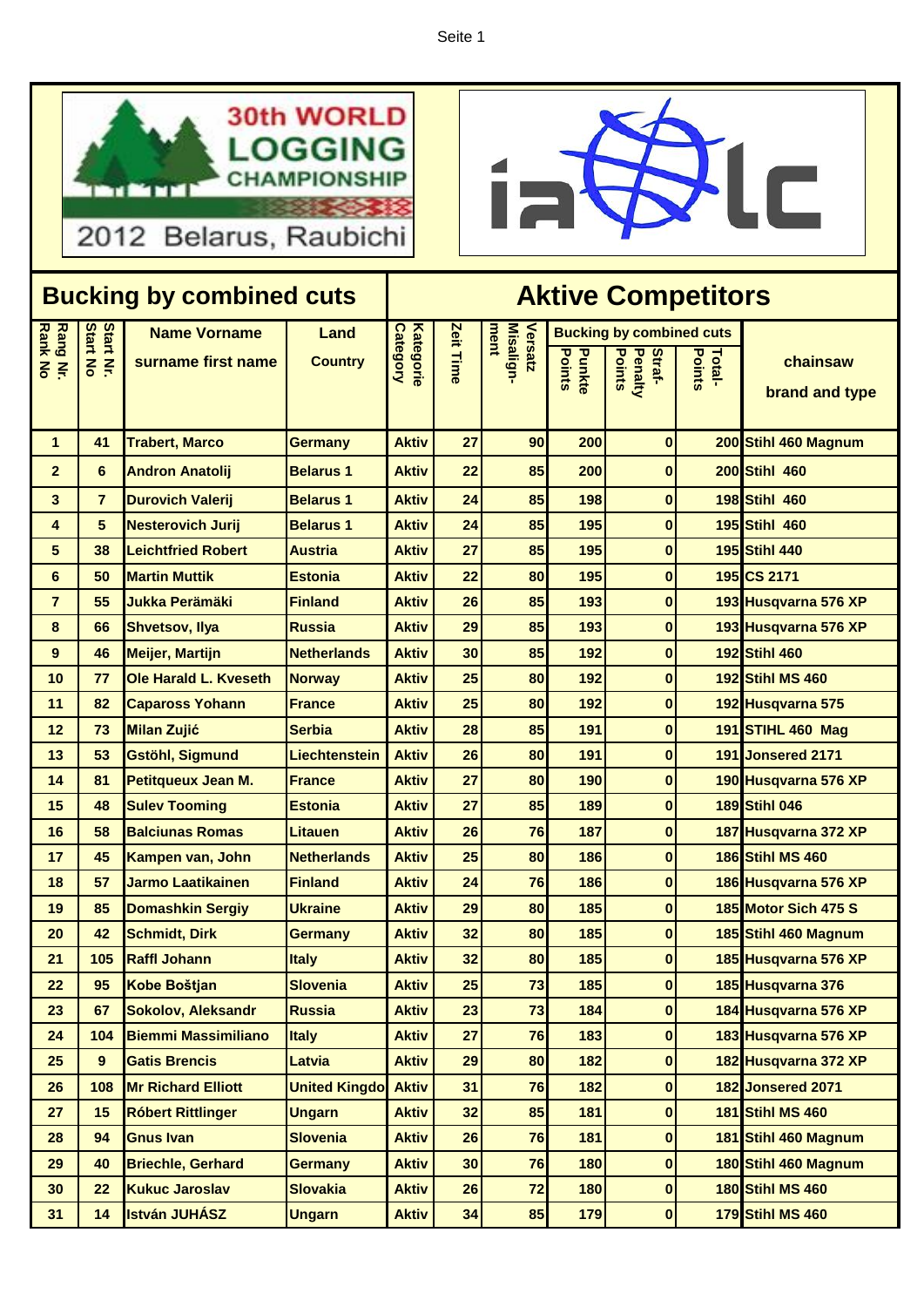| <b>Bucking by combined cuts</b> |                                           |                                           |                            | <b>Aktive Competitors</b>    |           |                              |                  |                                                                       |                         |                         |
|---------------------------------|-------------------------------------------|-------------------------------------------|----------------------------|------------------------------|-----------|------------------------------|------------------|-----------------------------------------------------------------------|-------------------------|-------------------------|
| <b>Rank No</b><br>Rang Nr.      | <b>Start No</b><br><b>Start</b><br>$\leq$ | <b>Name Vorname</b><br>surname first name | Land<br><b>Country</b>     | Kategorie<br><b>Category</b> | Zeit Time | Versatz<br>Misalign-<br>ment | Points<br>Punkte | <b>Bucking by combined cuts</b><br>Straf-<br><b>Points</b><br>Penalty | <b>Points</b><br>Total- | chainsaw                |
|                                 |                                           |                                           |                            |                              |           |                              |                  |                                                                       |                         | brand and type          |
| 32                              | 56                                        | <b>Vesa Kurki</b>                         | <b>Finland</b>             | <b>Aktiv</b>                 | 26        | 80                           | 179              | $\bf{0}$                                                              |                         | 179 Jonsered 2071       |
| 33                              | 79                                        | Øystein Koht-Norbye                       | <b>Norway</b>              | <b>Aktiv</b>                 | 23        | 73                           | 178              | $\bf{0}$                                                              |                         | 178 Stihl 460 Magnum    |
| 34                              | 68                                        | Dashugin, Vladimir                        | <b>Russia</b>              | <b>Aktiv</b>                 | 31        | 80                           | 177              | $\bf{0}$                                                              |                         | 177 Husqvarna 576 XP    |
| 35                              | 87                                        | <b>Sydorenko Oleksandr</b>                | <b>Ukraine</b>             | <b>Aktiv</b>                 | 27        | 73                           | 177              | $\bf{0}$                                                              |                         | 177 Husqvarna 576 xp    |
| 36                              | 49                                        | <b>Olesk, Andres</b>                      | <b>Estonia</b>             | <b>Aktiv</b>                 | 23        | 66                           | 177              | $\bf{0}$                                                              |                         | 177 CS 2171             |
| 37                              | 30                                        | <b>Corković Milan</b>                     | <b>Croatia</b>             | <b>Aktiv</b>                 | 29        | 80                           | 176              | $\bf{0}$                                                              |                         | <b>176 Stihl MS 460</b> |
| 38                              | 37                                        | <b>Umgeher Harald</b>                     | <b>Austria</b>             | <b>Aktiv</b>                 | 34        | 76                           | 176              | $\bf{0}$                                                              |                         | 176 Stihl 460           |
| 39                              | 109                                       | <b>Peter Fox</b>                          | <b>United Kingdo</b> Aktiv |                              | 21        | 72                           | 176              | $\bf{0}$                                                              |                         | 176 Stihl 460 F1        |
| 40                              | 11                                        | <b>Edmunds Krisans</b>                    | Latvia                     | <b>Aktiv</b>                 | 27        | 80                           | 175              | $\bf{0}$                                                              |                         | 175 Jonsered 2071       |
| 41                              | 86                                        | <b>Kukhta Volodymyr</b>                   | <b>Ukraine</b>             | <b>Aktiv</b>                 | 30        | 80                           | 175              | $\bf{0}$                                                              |                         | 175 Husqvarna 576 xp    |
| 42                              | 10                                        | <b>Anatolijs Selivanos</b>                | Latvia                     | <b>Aktiv</b>                 | 32        | 76                           | 175              | $\bf{0}$                                                              |                         | 175 Jonsereds 2071      |
| 43                              | 69                                        | <b>Amstutz Urs</b>                        | <b>Schweiz</b>             | <b>Aktiv</b>                 | 30        | 73                           | 174              | $\bf{0}$                                                              |                         | 174 Husqvarna 576 XP    |
| 44                              | 60                                        | <b>Karpavicius Gintaras</b>               | <b>Litauen</b>             | <b>Aktiv</b>                 | 26        | 72                           | 174              | $\bf{0}$                                                              |                         | 174 Husqvarna 576 XP    |
| 45                              | 31                                        | <b>Ivanković Davor</b>                    | <b>Croatia</b>             | <b>Aktiv</b>                 | 29        | 69                           | 174              | $\bf{0}$                                                              |                         | <b>174 Stihl MS 460</b> |
| 46                              | 93                                        | <b>Cuk Robert</b>                         | <b>Slovenia</b>            | <b>Aktiv</b>                 | 31        | 76                           | 173              | $\bf{0}$                                                              |                         | 173 Husqvarna 576XP     |
| 47                              | 21                                        | Perveka Jaroslav                          | <b>Slovakia</b>            | <b>Aktiv</b>                 | 27        | 69                           | 173              | $\bf{0}$                                                              |                         | 173 Dolmar PS-7900      |
| 48                              | 36                                        | <b>Greber Benjamin</b>                    | <b>Austria</b>             | <b>Aktiv</b>                 | 31        | 76                           | 170              | $\bf{0}$                                                              |                         | <b>170 Stihl MS 440</b> |
| 49                              | 52                                        | <b>Eggenberger, Martin</b>                | Liechtenstein              | <b>Aktiv</b>                 | 26        | 66                           | 168              | $\bf{0}$                                                              |                         | <b>168 Stihl 460</b>    |
| 50                              | 13                                        | László BAKÓ                               | <b>Ungarn</b>              | <b>Aktiv</b>                 | 33        | 66                           | 167              | $\bf{0}$                                                              |                         | 167 Stihl MS 460        |
| 51                              | 83                                        | <b>Dauphin David</b>                      | <b>France</b>              | <b>Aktiv</b>                 | 30        | 78                           | 185              | $-20$                                                                 |                         | 165 Stihl 440           |
| 52                              | 44                                        | <b>Essenstam, Arian</b>                   | <b>Netherlands</b>         | <b>Aktiv</b>                 | 24        | 69                           | 164              | $\bf{0}$                                                              |                         | 164 Husqvarna 576 XP    |
| 53                              | 110                                       | <b>Matthew Thomas</b>                     | <b>United Kingdo</b> Aktiv |                              | 28        | 64                           | 164              | $\bf{0}$                                                              |                         | 164 Husqvarna 372 xp    |
| 54                              | 90                                        | <b>Hubert Barták</b>                      | <b>Tschechien</b>          | <b>Aktiv</b>                 | 30        | 63                           | 164              | $\boldsymbol{0}$                                                      |                         | 164 Husqvarna 371 xp    |
| 55                              | 70                                        | <b>Gautschi, Daniel</b>                   | <b>Schweiz</b>             | <b>Aktiv</b>                 | 32        | 76                           | 163              | $\bf{0}$                                                              |                         | 163 Stihl 440           |
| 56                              | 29                                        | Varga Siniša                              | <b>Croatia</b>             | <b>Aktiv</b>                 | 23        | 58                           | 163              | $\bf{0}$                                                              |                         | <b>163 Stihl MS 460</b> |
| 57                              | 106                                       | <b>Ennemoser Karl</b>                     | <b>Italy</b>               | <b>Aktiv</b>                 | 33        | 73                           | 162              | $\bf{0}$                                                              |                         | 162 Jonsered CS 2171    |
| 58                              | 91                                        | <b>Herzog Jiři</b>                        | <b>Tschechien</b>          | <b>Aktiv</b>                 | 36        | 66                           | 161              | $\pmb{0}$                                                             |                         | 161 Dolmar PS7900       |
| 59                              | 59                                        | <b>Penkaitis Povilas</b>                  | <b>Litauen</b>             | <b>Aktiv</b>                 | 35        | 64                           | 157              | $\bf{0}$                                                              |                         | 157 Husqvarna 372 XP    |
| 60                              | 63                                        | <b>Speidel, Kim</b>                       | <b>Luxembourg</b>          | <b>Aktiv</b>                 | 29        | 58                           | 157              | $\bf{0}$                                                              |                         | 157 Stihl 460           |
| 61                              | 18                                        | <b>Biloszewski Stanislaw</b>              | <b>Poland</b>              | <b>Aktiv</b>                 | 33        | 63                           | 155              | $\bf{0}$                                                              |                         | 155 Husqvarna 576 xp    |
| 62                              | 78                                        | <b>Ole Ludvig Gjøby</b>                   | <b>Norway</b>              | <b>Aktiv</b>                 | 25        | 67                           | 173              | $-20$                                                                 |                         | 153 Jonsered 2171       |
| 63                              | 54                                        | <b>Gantenbein, Marc</b>                   | Liechtenstein              | <b>Aktiv</b>                 | 25        | 55                           | 152              | $\bf{0}$                                                              |                         | 152 Stihl 460           |
| 64                              | 62                                        | <b>Wagner, Claude</b>                     | <b>Luxembourg</b>          | <b>Aktiv</b>                 | 40        | 66                           | 151              | $\bf{0}$                                                              |                         | 151 Husqvarna 372 xp    |
| 65                              | 64                                        | <b>Kreins, Andre</b>                      | <b>Luxembourg</b>          | <b>Aktiv</b>                 | 31        | 57                           | 145              | $\bf{0}$                                                              |                         | 145 Stihl 460           |
| 66                              | 19                                        | <b>Szala Roman</b>                        | <b>Poland</b>              | <b>Aktiv</b>                 | 36        | 48                           | 143              | $\bf{0}$                                                              |                         | 143 Makita DCS 7901     |
| 67                              | 25                                        | <b>Lambregts Francois</b>                 | <b>Belgium</b>             | <b>Aktiv</b>                 | 35        | 51                           | 141              | $\bf{0}$                                                              |                         | 141 Husqyarna 376XP     |
| 68                              | 71                                        | <b>Illien, Arno</b>                       | <b>Schweiz</b>             | <b>Aktiv</b>                 | 28        | 81                           | 190              | $-50$                                                                 |                         | 140 Husqvarna 372       |
| 69                              | 27                                        | Maes, Jan                                 | <b>Belgium</b>             | <b>Aktiv</b>                 | 33        | 54                           | 140              | $\bf{0}$                                                              |                         | 140 Husqvarna 372 sp    |
| 70                              | 101                                       | <b>Akita, Mitsugi</b>                     | <b>Japan</b>               | <b>Aktiv</b>                 | 36        | 42                           | 134              | 0                                                                     |                         | 134 Husqvarna 576 XP    |